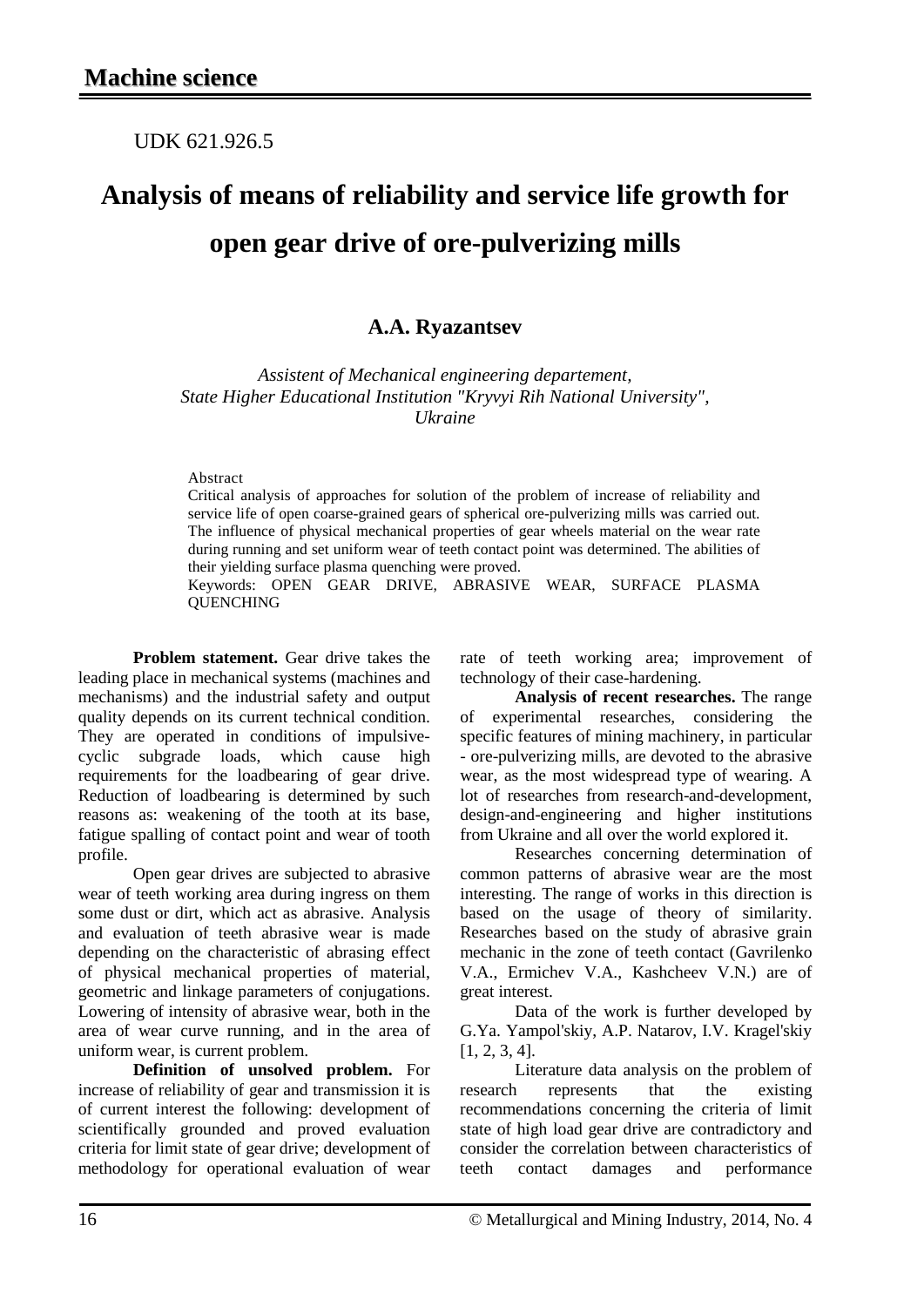characteristics of gear not fully, at full assessment of factors influencing the durability of open gear drive, including parameters of hardened work area of gear wheels.

#### **Principal regularities of abrasive wear of open gear drive of ore-pulverizing mills (analysis of experimental data).**

Wear of teeth may be divided into three periods: running-in, steady and catastrophic. Considering wear rate of teeth in time within each of the periods, let us replace true relationship with a linier one. Wear intensity and rate during running-in period of open gear drive of orepulverizing mills is determined by mutual mismatches of teeth, which lead the loads to significant concentrations across the width of girt gear and presents a random value.



**Figure 1.** Idealized wear curve of gear teeth.  $\Delta S_{10}$ , t<sub>10</sub> – the value and duration of run-in wear;  $\Delta S'_{1}$  – permissible value of teeth wear by one active surface;  $t_1$ – duration of the period of set wear

In result of processing of experimental data, there were stated that the values of running-in wears of gear teeth and ring mainly lie in the range of  $\Delta S_{10} = 0.6 \div 1.5$ mm,  $\Delta S_{10} = 0.3 \div 0.6$ mm. The velocity of running-in gear wheel wear at the average is equal to  $Vn_1 \approx 5V_1 (V_1 -$  velocity in the period of settled gear wheel wear) and its durability - t<sub>0</sub>≈ $\Delta S_{10}/5V_1$ .

During service life of the gear wheel, the settled wear period is the most longstanding. Starting from the wear rate of gear teeth  $\Delta S'$ <sub>1</sub>=3÷4 mm, catastrophic wear-out failure period starts. Wear rate in this period equals  $V_{X_1} \approx 25V_1$ .

In connection with this, it is reasonable to set permissible value of gear teeth wear as  $[\Delta S_1] \leq 8$ mm (4 mm on each active surface of the tooth).

Exploitation experience and experimental research show that service life of rim is determined by economic aspect, not physical capacity. At

© Metallurgical and Mining Industry, 2014, No. 4 17

certain value of rim wear, service life of gear wheel reduces insomuch that its further exploitation does not make sense. The fig. 2 shows experimental dependence of the wear rate of MB-7000х2300 mills gear wheel in conditions of Inguletsk mining-and-processing integrated works on the averaged value of wear of the rim teeth.

During the initial period of exploitation of MB-7000х2300 mills, longevity of drive gear was 3-3.5 years. After the wear of rim teeth on the value  $\Delta S_2$ =6.6mm, service life of drive gear reduced to 6-8 months.



**Figure 2**. Dependence of wear rate of MB-7000х2300 mills gear teeth on the wear value of rim teeth,  $U_{10}$  – wear rate at initial time (at  $\Delta S_2 \approx 0$ )

Supposing that wear rate of the rim complies with the similar regularity, let us approximate the experimental dependence to exponential function

$$
U_{1(2)} = U_{1(2)0} \left[ 1 + (K \Delta S_2)^x \right]
$$

$$
(\mathbf{1})
$$

In this case coefficients  $K=0.237$  mm<sup>-1</sup>,  $x=2.8$ , where  $U_{1(2)0}$  – wear rate of gear teeth and rim during the initial period.

Analytical dependences will be given below.

During design and operation of mills, choice of one or another driver type, one should determine the longevity of tooth gears, estimate the effectiveness of measures focused on its increase.

For heavy-duty elements of friction pairs, to which toothed wheel gearing of exposed drives of mills refers, the wear rate, depending on the conditions of abrasive action A, physic-mechanical properties of materials  $M<sub>1(2)</sub>$ , geometrical and linkage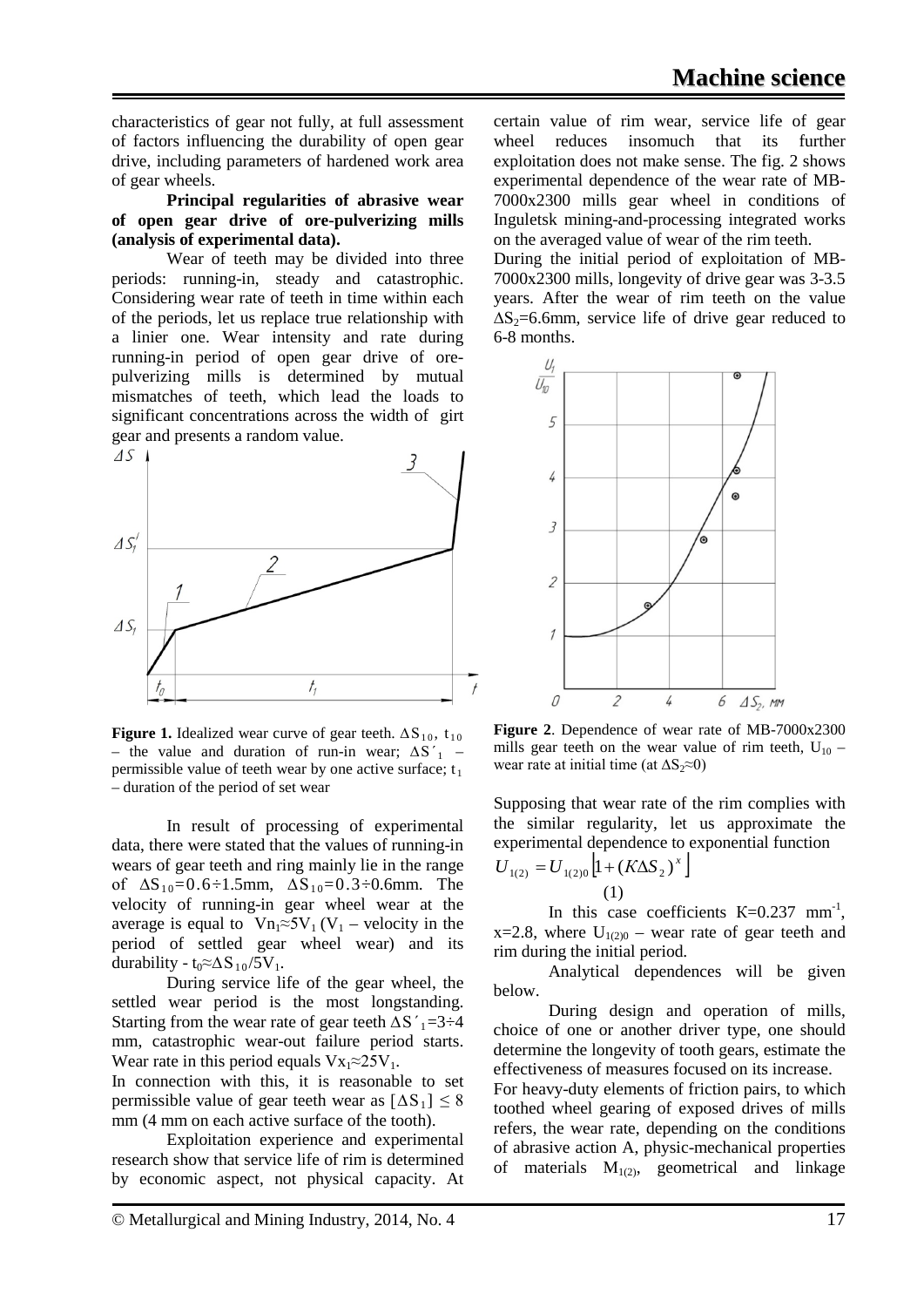parameters of integrations K, may be presented as following.

$$
U_{1(2)} = 6.8 \frac{AK}{M_{1(2)}}\tag{2}
$$

where  $U_{1(2)}$  – wear per one loading;

 $A=q_a^{2/3}A^{0.5}\bar{\sigma}^{2.5}$ ;  $(q_a -$  concentration of abrasive impurities in the lubricant or air, %;  $R$ their midradius, mm;  $\sigma$  – tensile strength, kgs/  $mm<sup>2</sup>$ );

$$
M_{1(2)} = \delta_{1(2)}^t H B_{1(2)}^{1,5} H B_{2(1)} \qquad (\delta_{1(2)} -
$$

characteristic of surface coating plasticity elongation at failure; t - contact friction fatigue coefficient;  $1$   $\cdot$   $\cdot$  2 \*  $v_1 - v_2$  $V_1 + V$  $K = \sqrt{\rho^*} \cdot \frac{V_1 - V_2}{V_1 + V_2}$ ;  $1 + \nu_2$  $^*$   $\_\,\mu_1 \cdot \mu_2$  $\rho^* = \frac{\rho_1 \cdot \rho_2}{\rho_1 + \rho_2} \qquad -$ 

relative radius of curvature of joint surfaces, mm;  $V_1$ ,  $V_2$  – slip velocities of joint surfaces, m/s).

The data processing shows that analytical expressions quite correctly describe abrasive wear of teeth of exposed drive of mills. Besides, for drives that are in close conditions, quantitative agreement of results is also satisfying.

Considering (3.3) and the results of experimental researches, analysis and evaluation of the wear rate of open tooth gear of ore-pulverizing mills we will fulfill according to the following formula:

 $U_{1(2)}=60N_{1(2)}$  Kn<sub>1(2)</sub>  $v_2 L_{1(2)}$  (3) where  $N_{1(2)}$  – parameter characterizing abrasive effect of the medium and mechanical-and-physical properties of materials for teeth for these experimental conditions (for mills, working in different conditions, averaged values are  $N_1=3.4\cdot 10^{-10}$ mm<sup>1/2</sup>,  $N_1=6.4\cdot 10^{-10}$ mm<sup>1/2</sup>),

 $n_{1(2)}$  – rate speed, rpm,

 $v_2$  – intertwining number of rim teeth per one revolution;

L – coefficient, considering the difference of abrasive affect of the medium, mechanical-andphysical properties of material and conditions of teeth loading for controlling case:

$$
L = \frac{\xi}{K_{q_a}^{2/3} K_R^{0.5} K_{\sigma}^{2.5} \mu_{\delta_{1(2)}}^2 \mu_{HB_{(1)2}}^{1.5} \mu_{HB_{(2)1}}} \tag{4}
$$
  

$$
K_{q_a} = \frac{q_{a_N}}{q_{a_P}}; K_R = \frac{R_N}{R_P}; K_{\sigma} = \frac{\sigma_N}{\sigma_P};
$$
  

$$
\mu_{\delta} = \frac{\delta_P}{\delta_N}; \ \mu_{HB_{1(2)}} = \frac{HB_{P(1)2}}{HB_{N(1)2}}
$$

(values with indexes N correspond to those, for which the parameter  $N_{1(2)}$  is determined, and with P-index – to controlling case).

In the expression (4)it is suggested that during reduction or increase of the load in gear, appearance of accompanying species of wear is possible, the influence of which will be calculated by  $\xi$  coefficient. Tooth gears of tested mills are affected by similar loads, this allows to set  $\xi=1$ .

The peculiarity of operation of open tooth gear of a mill is that fact, that during exploitation it can be affected by a range of running-in regimes, during which accelerated wear takes place. Multiplicity of running-in regimes of rim is connected first of all with the fact, that in pair with it several gear wheels work, as their service life is considerably smaller. In some cases the repair of the drum (re-lining) is fulfilled on the special stand. The drum together with running-in rim is carried over on the stand, and on its place the drum is placed, the rim of which was operated before in pair with another tooth gear. For this reason in conditions, for example, Inguletsk mining-andprocessing integrated works, rim teeth and gear wheel of MB-7000х2300 mill sustain running-in regimes each 5-6 moths.

Let the toothed wheel gearing sustain  $r_i$ running-in regimes during service lifetime. Averaging wear rate, the longevity of gear wheel we will determine from the expression

$$
r_i \Delta S_{10} + U_{1icp} t_i \leq [\Delta S_1],\tag{5}
$$

where  $i=1,2,3,...n$ ; (the number of gear wheel, being operated with the rim);

 $t_i$  – integral time of teeth wear in steady state mode during service life of gear wheel;

 $[\Delta S_1]$  – permissible value of wear.

Considering that the longevity of gear wheel is equal to  $T_i = t_i + r_i t_{0i}$ , from (5), we will get:

$$
T_{1i} = \frac{[\Delta S_1] - r_i \Delta S_{10}}{U_{1icp}} + r_i t_{0i}
$$
 (6)

Wear rate value of the rim teeth may be represented as the sum of wears, from which they suffer during work with each gear wheel.

$$
\Delta S_2 = \sum_{i=1}^n \left( V_2 r_i \Delta S_{20} + U_{2icp} t_i \right) \tag{7}
$$

Then the longevity of the rim will be:

$$
T_2 = \sum_{i=1}^{n} T_{1i}
$$
 (8)

Going on to the practical calculations, it should be noticed that the service life of the i-th gear wheel the rim teeth will wear on the value: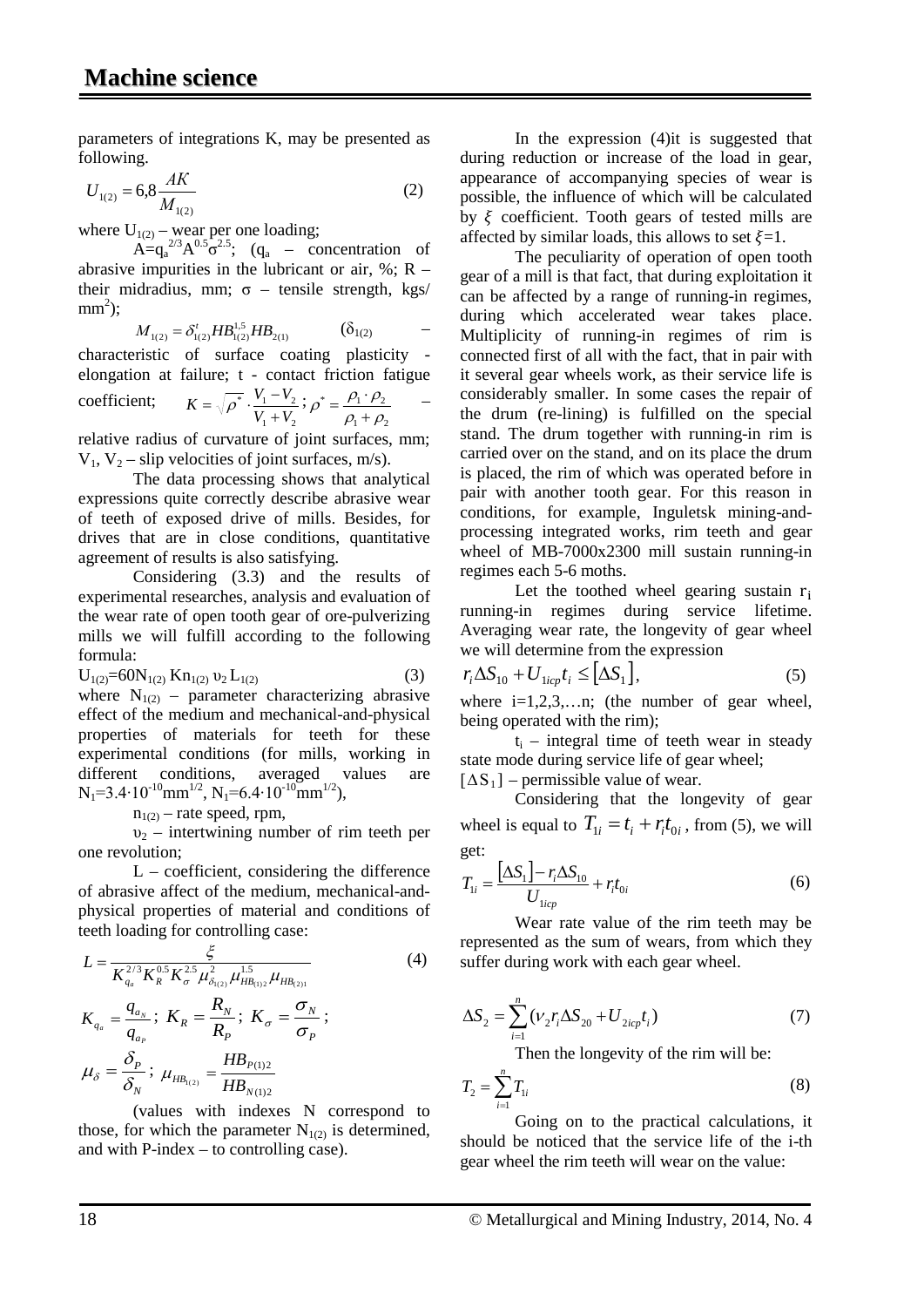$$
\Delta S_{2i} = V_2 r_i \Delta S_{20} + U_{2icp} t_i
$$
 (9)  
Inserting into (3.12) from (3.8) we will get:

$$
\Delta S_{2i} = v_2 r_i \Delta S_{20} + \frac{U_{2icp}}{U_{1icp}} \{ [\Delta S_1] - r_i \Delta S_{10} \}
$$
 (10)

$$
\frac{U_{2icp}}{U_{1icp}} = \frac{U_{20}}{U_{10}} = const
$$
\n(11)

Expression (10) and formula (11) show that in spite of the different wear rate and longevity of gear wheel, wear rate of rim teeth during the service life of each gear wheel will be constant  $(\Delta S_{2i} = const)$  and when all the other parameters are constant, it will be determined by the expression  $U_{20}/U_{10}$ . In expressions 5 and 7:

$$
U_{1(2)i_{cp}} = U_{1(2)0} \left\{ 1 + \frac{K^x}{x+1} \Delta S_{2i}^x \left[ i^{x+1} - (i-1)^{x+1} \right] \right\}
$$
\n(12)

Expressions (10) and (12) allow to determine  $\Delta S_{2i}$  and U<sub>1(2)icp</sub> on the initial stage of calculation.

Calculation of longevity creates no problems at set quantity of running-in regimes during service life (if the gear wheel is reinstalled one time for operation of teeth of another side,  $r_i=2$ ). In the case when  $\tau$  time, in which the teeth sustain running-in regimes, is set, the task may be solved by means of stepwise approximation. Gear wheel longevity is determined correctly, if the  $\frac{T_{1i}}{T} \leq 1$  is kept.

condition 
$$
\frac{r_{1i}}{r_i \tau} \le 1
$$
 is k

**Evaluation of factors influencing the longevity of open tooth gear.**

#### **Influence of operative conditions.**

There are cases when the teeth are worn from one and both sides, depending on operative conditions. Running-in regimes of wear teeth may sustain only twice during service life of gear wheel and through the intervals with duration of each  $\tau$ .

Running-in of the teeth not more than twice within service life is possible if the repair of a mill is fulfilled on its working place (after assembling of gear wheel for working of teeth with one and then with another side).

More often running-in regimes in  $\tau$  time take place when the repair of mill shell is fulfilled on the special stand. The gearing is displaced before sending the shell on the stand. Another shell is placed instead of the old one.

Newly arranged gearing during operation sustains running-in regime. Except technological

conditions, the amount of running-in regimes depends generally on the reliability of equipment.

Technical failure of one of the mill units may lead to the necessity of dismounting of open tooth gear.

Analysis shows that optimal regimes of exploitation are the ones, under which the wear rate of active teeth surfaces of gear wheels at each side should not exceed 4 mm. Apart from the transfer module, the condition  $[\Delta S_1] \leq 8$  mm must be fulfilled. For MMС-9000x3000 mill the assignment of wearing depth value for gear teeth  $[\Delta S_1] = 16$  mm (8 mm at each side of the tooth) will lead to the reduction of longevity of gear wheels and rim up to 40%. Besides, it is necessary to use during exploitation the active surfaces of rim teeth of both sides. Non-observance of this condition will lead to the reduction of longevity of open tooth gear also up to 40%.

In conditions of Inguletskiy mining-andprocessing integrated works rim teeth work with both sides. Layout of the mill allows the rim teeth to work with one side then another one, depending on the working place. But during diagramming of repair, the factor of uniform teeth wear is not considered. The mill with rim gets into the places, where teeth work with one side considerably oftener. The above mentioned shows the profile of rim teeth of МB-7000х2300 mill, received with the help of replica (figure 3).



**Figure 3.** Profiles of rim teeth of МB-7000х2300 mill during its exploitation in conditions of Inguletskiy mining-and-processing integrated works

**The influence of abrasive contaminants concentration on the longevity of gear wheels.**  As one may see from (2), (4) the concentration of mechanical impurities significantly influences on the wear rate. When reducing the amount of the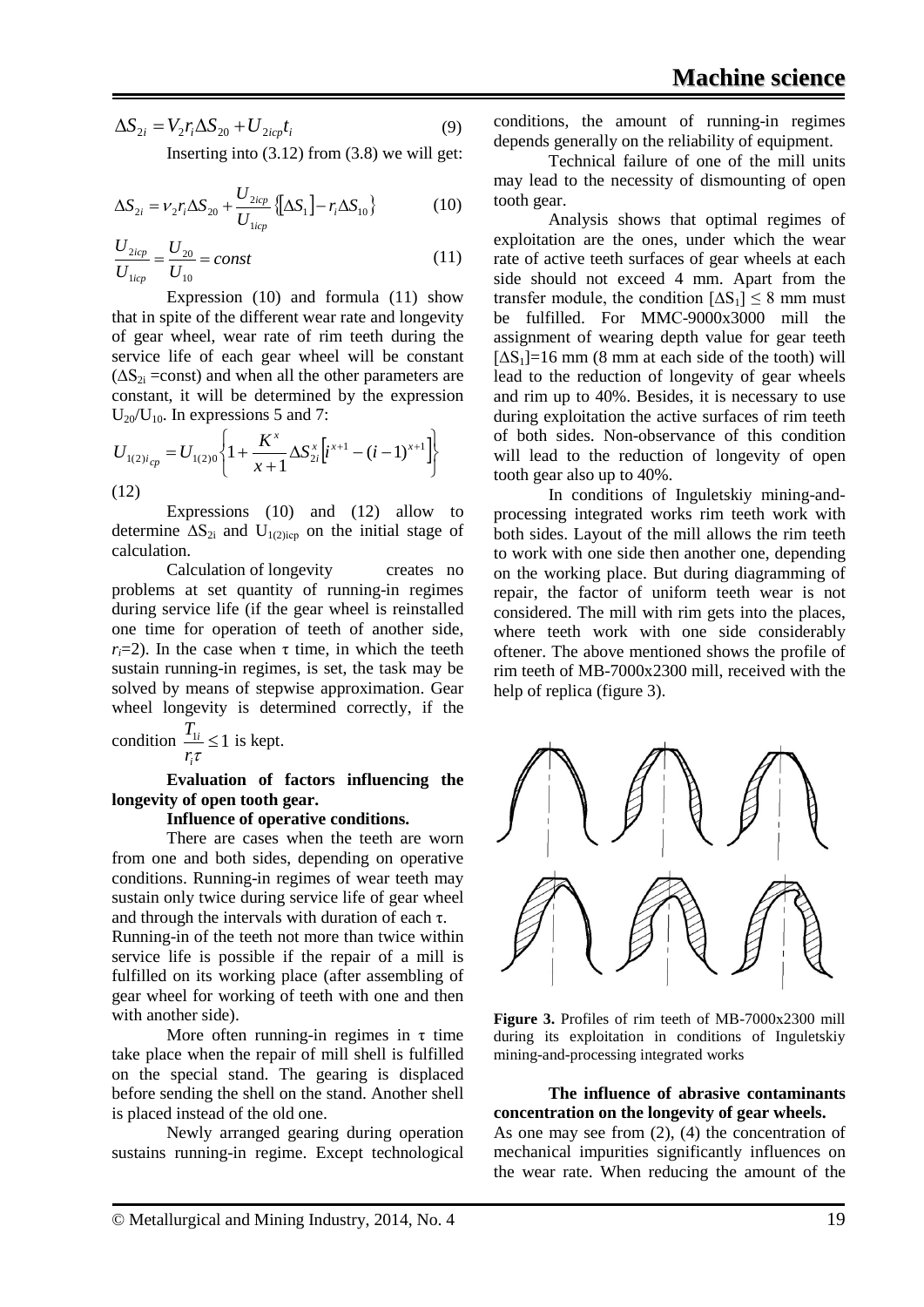impurities in 2, 3, 4 times, the velocity decreases in 1.6, 2, 2.5 times.

One may conclude from the analysis of expressions (5), (7) that wear rate reduction affects so much the less the longevity of gear wheels, the greater the role of running-in wear in common balance.

**Statement of unsettled part of a task.**  Large-sized and coarse-grained tooth gears are of widespread occurrence in industry. For example, ball mills, suitable for crushing of various ores, coal, and other raw materials, are built up with open tooth gear, teeth module of which equals *m*=20…34 mm, face width *b*=600…1000 mm. They, similar to all exposed drives, work in conditions of impact-cyclical bearing pressures. Characteristic reasons of reduction of holding capacity are determined not only by weakening of a tooth at its bottom, fatigue spalling of contact surface and wear of tooth form. Damage of gear wheels may also arise in result of wavelike wear. This phenomenon is caused by plastic flow of surface coating as a result of cyclic contact in slide-rolling regime and also insufficient hardness. Key aspects during designing of gear wheels are the choice of material or the way of its hardening.

**Formulation of work objective.**  Therefore, in relation to coarse-grained transmissions of spherical ore-pulverizing mills, it is necessary to specify the influence of mechanical-and-physical properties of materials of gear wheels on the wear-out rate during running-in and fixed uniform wear of contact teeth surfaces and also to prove the possibility of their productional surface plasma quenching.

**Statement of core material.** During evaluation of influence of mechanical-and-physical properties of material of gear wheels, as it was mentioned before, in accordance with (2) the value, characterizing mechanical-and-physical properties of material of gear wheels  $M = \delta^t H B_{1(2)}^{1,5} H B_{2(1)}$ , influences the velocity of abrasive wear. Value  $\sigma$  is the combined variable of parameter characterizing abrasive action of the medium. Therefore,  $\sigma$  is the function of hardness of active surfaces of teeth. That is why, considering the influence of mechanical-andphysical properties of materials, let us note that the wear rate:

$$
U_{1(2)} \approx \frac{\sigma^{2.5}}{\delta^t H B_{1(2)}^{1.5} H B_{2(1)}}\tag{13}
$$

Increase of hardness of active surfaces of teeth causes the reduction of σ. As one may see from (13) the increase of teeth hardness of one of the wheels leads to the reduction of wear rate as the teeth of the other wheel of gear set.

Increase of hardness of active teeth surfaces of open gear wheels, besides it promotes the reduction of accompanying species of wear, increase of their contact hardness.

Experimental research of influence of hardness of active surfaces of teeth on their longevity was fulfilled in conditions of Pridneprovskiy hydroelectric power plant on Ш-50 mills. Gear teeth were exposed to case-hardening by high-frequency currents. In result of imperfection of production method, surface hardness of various teeth was different. During operation of gear wheel, wear rate of teeth was measured, depending on the hardness of their active surfaces. Experimental results are shown in the figure 4.

Therefore, increase of durability and longevity of coarse-grained tooth gear operation is of high priority for all machine builders.



**Figure 4**. dependence of the wear rate of gear teeth on the hardness of their active surfaces (Sh-50mill, Pridneprovskiy hydroelectric power plant)

The above mentioned necessitates the researches of existing technologies for solution of task of performance incoordination, increase of service life, wear-resistance of working area of teeth of coarse-grained gear wheels. Upcoming trend here is work-hardening heat treatment of working area by concentrated energy flow [5]. The structures of hardening type, which are formed during flash heat and cooling, have high hardness, wear-resistance, crack strength.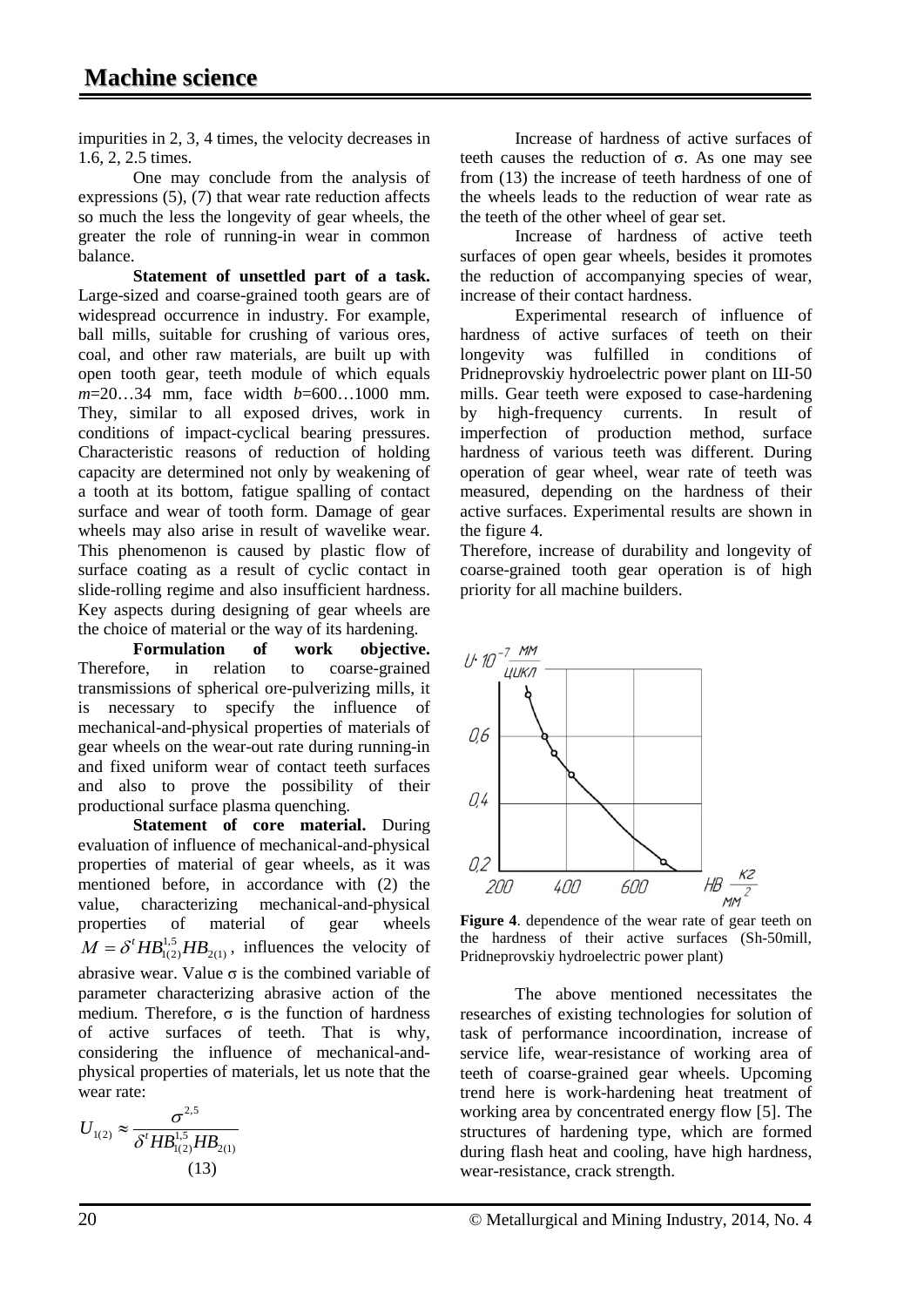Common use of known ways of workhardening by concentrated energy flow (laser, cathode ray, cathode- ionic, etc) is restricted by high cost and complexity of equipment, its insufficient reliability and capacity, necessity of vacuum usage, special places with particular requirements, demand for qualified operation, high maintenance charges. In these conditions [surface](http://www.multitran.ru/c/m.exe?t=6217151_1_2&s1=%EF%EE%E2%E5%F0%F5%ED%EE%F1%F2%ED%E0%FF%20%F2%E5%F0%EC%EE%EE%E1%F0%E0%E1%EE%F2%EA%E0)  [tempering](http://www.multitran.ru/c/m.exe?t=6217151_1_2&s1=%EF%EE%E2%E5%F0%F5%ED%EE%F1%F2%ED%E0%FF%20%F2%E5%F0%EC%EE%EE%E1%F0%E0%E1%EE%F2%EA%E0) by plasma arc is reasonable in<br>parameters of generality, availability, parameters of generality, availability, environmental friendliness and economical efficiency for prolongation of service life of fast wearing parts [5]. Not changing surface roughness parameters, such heat treatment easily fits into production process of prepare and repair of parts, being a final stage, low-cost, rather productional and allows to increase their service durability effectively. Due to this the authors suggest to apply plasma hardening of the profile of gear wheel for increase of contact hardness of teeth working areas.

The aim of plasma tempering is the increase of service life of machine parts due to hardening of their surface coating (several mm in thickness) by thermal treatment of plasma arc at permanent common chemistry of material and retention of initial properties of material in the inner layers.

Hardening in result of high-speed local heating by plasma arc of surface coating to high temperatures (higher than  $AC_3$ ) and its rapid cooling with higher critical speed as a result of heat removing into deep layers (inner) of material. Being formed structures during flash heat and cooling of tempering type have high hardness, wear resistance and crack strength. Effect from plasma tempering is determined by increase of part service characteristics due to change of physical and mechanical characteristics of surface coating, because of formation of specific structure and phase metal content and also formation of compressive residual stresses on the surface.

Structural changes in common correspond to the occurring ones during volume tempering, but the velocities of heating and cooling cause changes of the relations between structural components, their morphology changes as a result of increased defectiveness of crystalline structure (increase of dislocation content, crushing of blocks and stress raisers in crystal latitude) [5].

The purpose is to create the way of heat treatment (case-hardening) of gear wheels, which will allow to obtain variable hardness throughout the height of teeth, decreasing towards the spaces (fig.5). This allows to control the process of teeth

wear with the aim to keep constant quality factors of catching of toothed wheels.



**Figure 5.** Change model of hardness of surface coating of gear teeth in result of hardening

The structure of hardened layer with high hardness and dispersability affects the changes of exploitation parameters of hardened materials wear-resistance, mechanical properties (durability, plasticity, crack resistance and enduring quality), heat- and corrosion resistance.

## **Conclusions and development prospects.**

1. Analysis of wear types and damage of teeth of open pairs of ore-pulverizing mills is fulfilled. Abrasive wear is stated to the main type. The main source of lubricant pollution is crushing products, which get in gearing as a pulp or crust from dusty air. Concentration of mechanical impurities in the lubricant including wear products makes in average by weight 34%.

2. Experimental researches concerning teeth wear of open gears of ore-pulverizing mills are fulfilled. In result of processing and analysis of experimental data, the averaged values characterizing various stages of wear are obtained. The dependence of wear speed on teeth wear rate is stated. With the help of comparison of experimental wear rates with computed values characterizing geometry and cinematics of gearing, the parameter considering abrasive affect of medium and physical and mechanical properties of teeth material for experimental conditions is obtained. The last allowed to apply existing regularities of abrasive wear for engineering evaluation of wear of open gears of ore-pulverizing mills.

3. Calculation method of open gear wheels of orepulverizing mills for wear, which considers the peculiarities of their exploitation, is developed. On the base of developed method, the analysis and estimation of factors influencing the longevity of